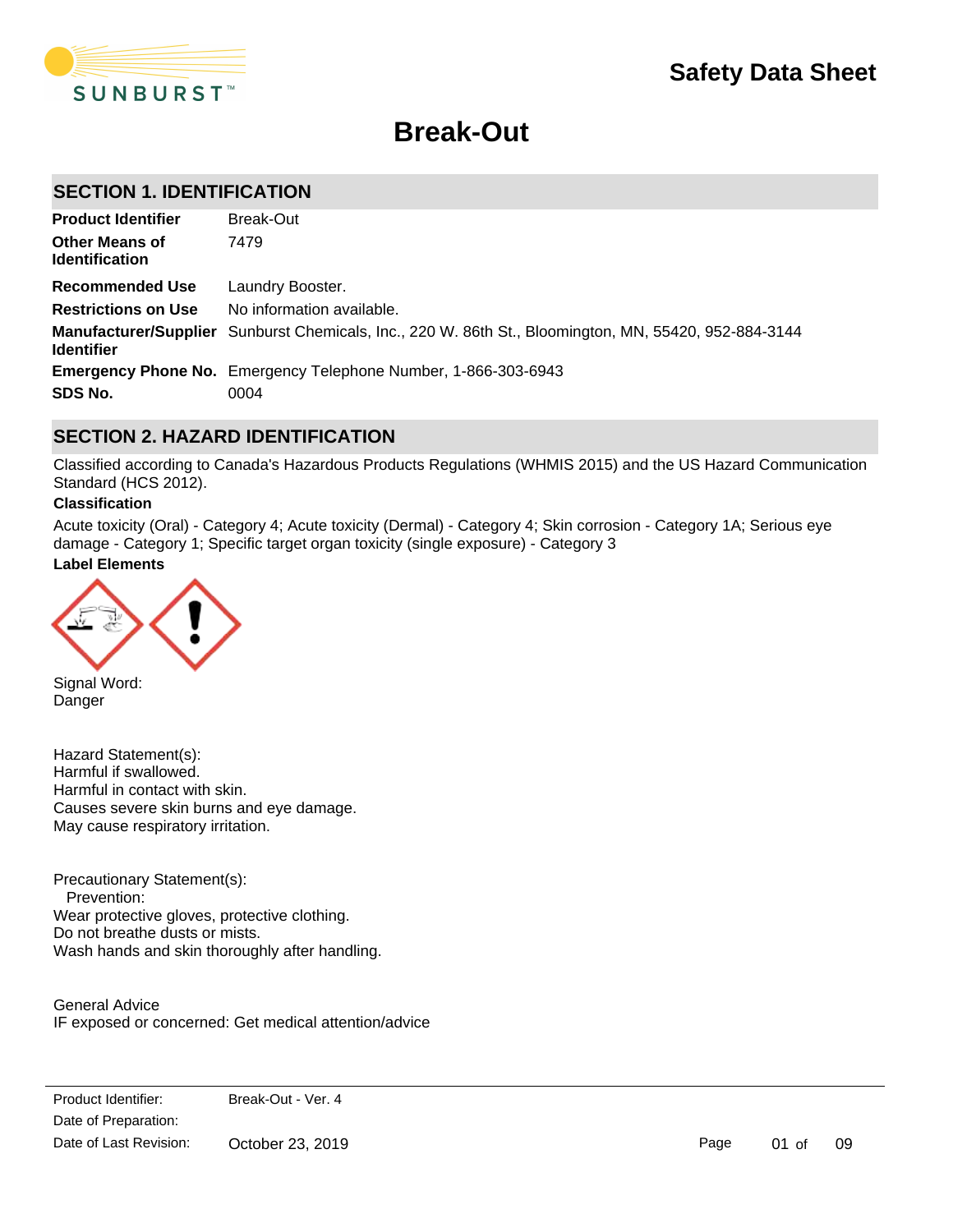Eyes

IF IN EYES: Rinse cautiously with water for several minutes. Remove contact lenses, if present and easy to do. Continue rinsing.

Immediately call a POISON CENTRE or doctor.

**Skin** 

IF ON SKIN: Wash with plenty of water. Take off contaminated clothing and wash it before reuse. If skin irritation occurs: Get medical advice/attention. Call a POISON CENTRE or doctor if you feel unwell.

Inhalation IF INHALED: Remove person to fresh air and keep comfortable for breathing.

**Ingestion** IF SWALLOWED: Immediately call a POISON CENTRE or doctor. IF SWALLOWED: Rinse mouth. Do NOT induce vomiting.

Storage: Store locked up. Store in a well-ventilated place. Keep container tightly closed.

# Disposal:

Dispose of contents and container in accordance with local, regional, national and international regulations. **Other Hazards**

Not applicable.

-----------------------------------------------------------------------------------------------------------

PRODUCT AT USE DILUTION Classification Category of Use Dilution: Acute toxicity (Oral) - Category 4. Skin corrosion - Category 1; Serious eye damage - Category 1

Signal Word Danger

Hazard Statements Harmful if swallowed Causes severe skin burns and eye damage

Precautionary Statements Prevention: Wear protective gloves / protective clothing / eye protection / face protection Wash hands and skin thoroughly after handling.

General Response:

IF IN EYES: Rinse cautiously with water for several minutes. Remove contact lenses, if present and easy to do. Continue rinsing. If eye irritation persists, Get medical advice/attention. IF ON SKIN: Wash with plenty of water. Take off contaminated clothing and wash it before reuse. IF INHALED: Remove victim to fresh air and keep at rest in a position comfortable for breathing. Call a POISON CENTRE or doctor / physician if you feel unwell.

IF SWALLOWED: Rinse mouth, sip a glass of water if able to do so. Do NOT induce vomiting. Call a POISON CENTRE or doctor/physician if you feel unwell.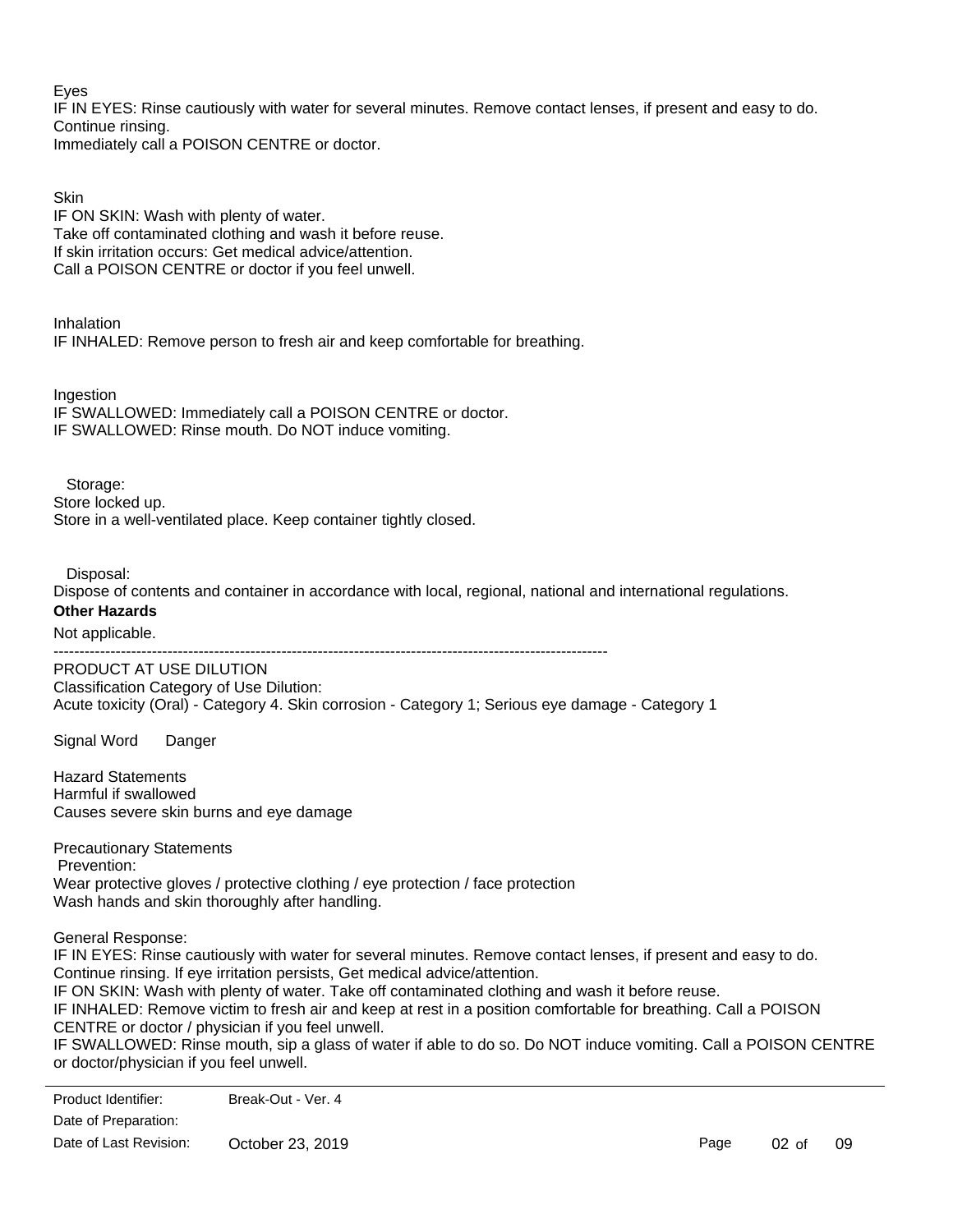# **SECTION 3. COMPOSITION/INFORMATION ON INGREDIENTS**

| <b>Chemical Name</b>                | <b>CAS No.</b> | %         | <b>Other Identifiers Other Names</b> |  |
|-------------------------------------|----------------|-----------|--------------------------------------|--|
| Sodium carbonate                    | 497-19-8       | $30 - 50$ |                                      |  |
| Sodium hydroxide                    | 1310-73-2      | $20 - 40$ |                                      |  |
| Sodium Metasilicate                 | 6834-92-0      | $10 - 40$ |                                      |  |
| Pentasodium Triphosphate            | 7758-29-4      | $1 - 10$  |                                      |  |
| Methyl-oxirane polymer with oxirane | 9003-11-6      | $1 - 3$   |                                      |  |
| sodium carboxymethylcellulose       | 9004-32-4      | $0.5 - 2$ |                                      |  |

------------------------------------------------------------------------------------------------------------.

### **Notes**

### PRODUCT AT USE DILUTION

Contains ingredients listed above at weight % less than 0.5%

# **SECTION 4. FIRST-AID MEASURES**

### **First-aid Measures**

### **Inhalation**

Remove source of exposure or move to fresh air. Get medical advice or attention if you feel unwell or are concerned.

### **Skin Contact**

Wash gently and thoroughly with lukewarm, gently flowing water and mild soap for 5 minutes. Thoroughly clean clothing, shoes and leather goods before reuse or dispose of safely. Seek immediate medical attention/advice.

#### **Eye Contact**

Immediately rinse the contaminated eye(s) with lukewarm, gently flowing water for 15-20 minutes, while holding the eyelid(s) open. Seek immediate medical attention/advice.

### **Ingestion**

Do NOT induce vomiting. Drink plenty of water. Never give anything by mouth to an unconscious person. If symptoms persist, call a physician.

### **First-aid Comments**

Get medical advice or attention if you feel unwell or are concerned.

----------------------------------------------------------------------------------------------------------

### PRODUCT AT USE DILUTION

### EYE CONTACT:

IF IN EYES: Rinse cautiously with water for several minutes. Remove contact lenses, if present and easy to do. Continue rinsing. If eye irritation persists, Get medical advice/attention.

### SKIN CONTACT:

Rinse immediately with plenty of water, also under the eyelids, for at least 15 minutes. Seek immediate medical attention / advice.

### INHALATION:

Get medical attention if symptoms occur.

### INGESTION:

Do NOT induce vomiting. Drink plenty of water. Never give anything by mouth to an unconscious person. Seek immediate medical attention / advice.

----------------------------------------------------------------------------------------------------------.

Page 03 of 09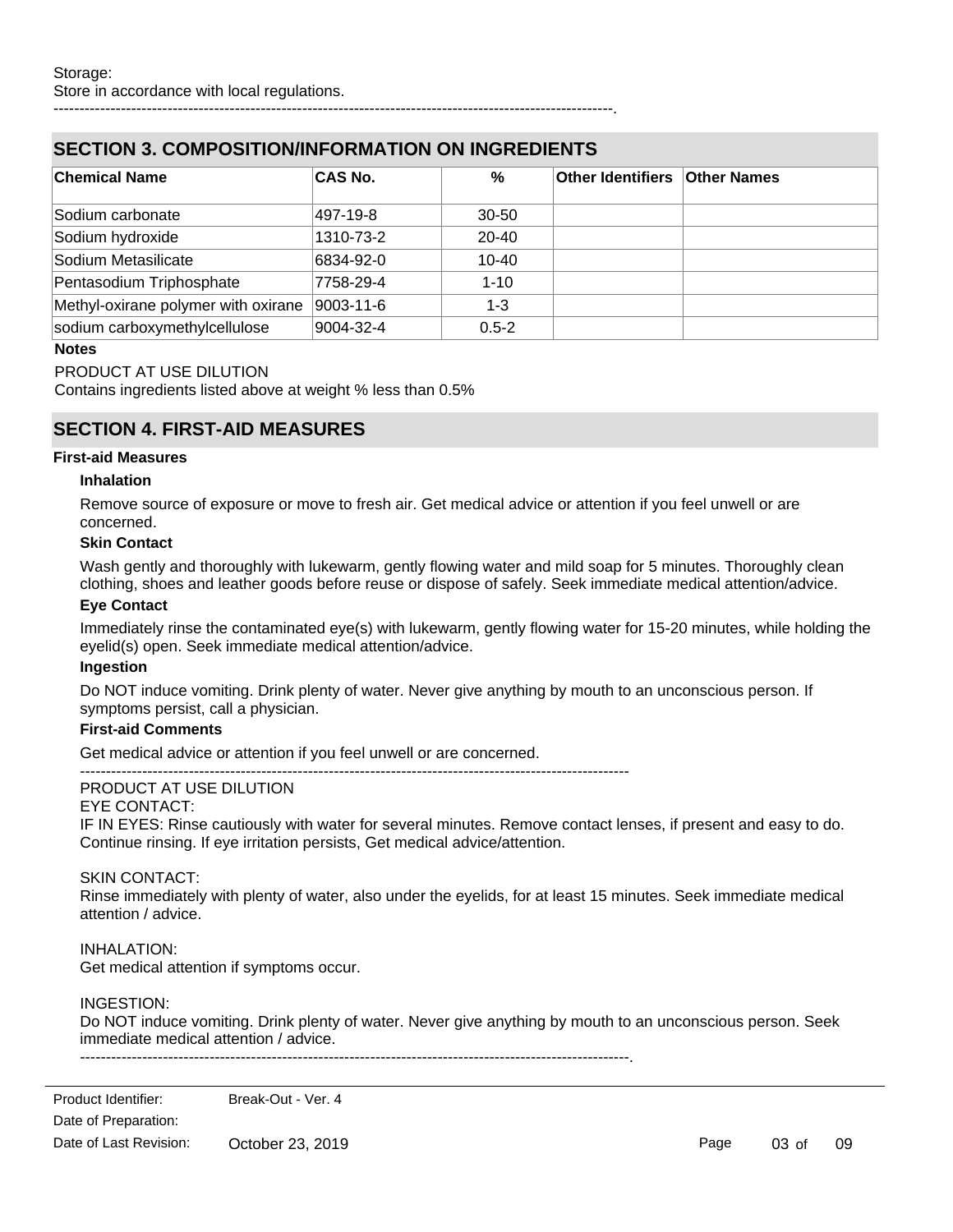### **Most Important Symptoms and Effects, Acute and Delayed**

None known.

### **Immediate Medical Attention and Special Treatment**

### **Special Instructions**

Treat symptomatically.

# **SECTION 5. FIRE-FIGHTING MEASURES**

### **Extinguishing Media**

### **Suitable Extinguishing Media**

Water. Carbon dioxide (CO 2 ). Dry chemical.

### **Unsuitable Extinguishing Media**

None known.

### **Specific Hazards Arising from the Product**

Not sensitive to static discharge. Not sensitive to mechanical Impact.

### **Special Protective Equipment and Precautions for Fire-fighters**

As in any fire, wear self-contained breathing apparatus pressure-demand, MSHA/NIOSH (approved or equivalent) and full protective gear.

As in any fire, wear self-contained breathing apparatus pressure-demand, MSHA/NIOSH (approved or equivalent) and full protective gear.

# **SECTION 6. ACCIDENTAL RELEASE MEASURES**

### **Personal Precautions, Protective Equipment, and Emergency Procedures**

Avoid contact with skin, eyes and clothing. Do not breathe spray mist. Ensure adequate ventilation. Use personal protective equipment. If spilled, take caution, as material can cause surfaces to become slippery.

### **Environmental Precautions**

Avoid release to the environment. Collect spillage. See Section 12 for additional Ecological Information. Dispose of contents/container to an approved waste disposal plant.

### **Methods and Materials for Containment and Cleaning Up**

Contain and soak up spill with absorbent that does not react with spilled product.

Collect and reuse if possible. Following product recovery, flush area with water.

### **Other Information**

----------------------------------------------------------------------------------------------------------

### PRODUCT AT USE DILUTION

Personal precautions, protective equipment and emergency procedures: Avoid contact with skin, eyes and clothing. Do not breathe spray mist. Ensure adequate ventilation. Use personal protective equipment. Solution can cause surfaces to become slippery

Environmental precautions:

Avoid release to the environment. Rinse or mop up use solutions. Solutions may be flushed down sanitary sewer drains.

Methods and materials for containment and cleaning up:

Stop leak if safe to do so. Contain spillage, and then collect with noncombustible absorbent material, (e.g. sand, earth, diatomaceous earth, vermiculite) and place in container for disposal according to local / national regulations (see section 13). For large spills, dike spilled material or otherwise contain material to ensure runoff does not reach a waterway.

----------------------------------------------------------------------------------------------------------.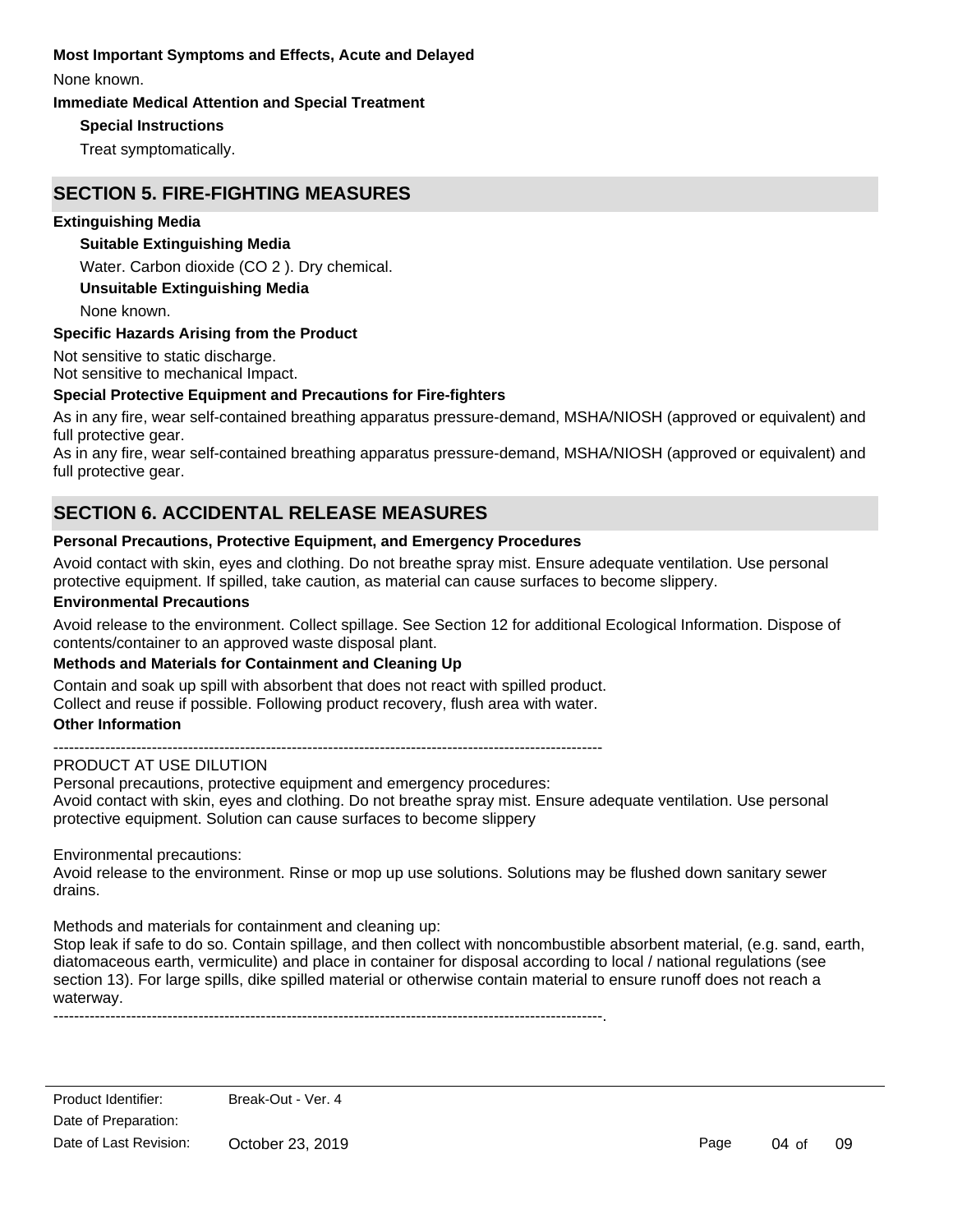# **SECTION 7. HANDLING AND STORAGE**

### **Precautions for Safe Handling**

Handle in accordance with good industrial hygiene and safety practice. Ensure adequate ventilation. Avoid contact with skin, eyes and clothing. Do not breathe vapours or spray mist. Do not eat, drink or smoke when using this product, or its use solutions.

### **Conditions for Safe Storage**

Keep container tightly closed. Keep container closed when not in use. Keep out of the reach of children.

----------------------------------------------------------------------------------------------------------

# PRODUCT AT USE DILUTION

Precautions for Safe Handling:

Do not ingest. Do not get in eyes, on skin or on clothing. Do not breathe mist. Wash hands thoroughly after handling.

Conditions for Safe Storage:

Keep out of reach of children. Store in suitable labeled containers. ----------------------------------------------------------------------------------------------------------.

# **SECTION 8. EXPOSURE CONTROLS/PERSONAL PROTECTION**

### **Control Parameters**

|                  | <b>ACGIH TLV®</b>  |             | <b>OSHA PEL</b>  |                  | <b>AIHA WEEL</b> |            |
|------------------|--------------------|-------------|------------------|------------------|------------------|------------|
| ∣Chemical Name   | <b>TWA</b>         | <b>STEL</b> | <b>TWA</b>       | <b>Ceiling</b>   | 8-hr TWA         | <b>TWA</b> |
| Sodium hydroxide | $2 \text{ mg/m}$ 3 |             | $2 \text{ mg/m}$ | $\sqrt{2}$ mg/m3 |                  |            |

A5 = Not suspected as a human carcinogen.

### **Appropriate Engineering Controls**

Provide eyewash in work area, if contact or splash hazard exists.

### **Individual Protection Measures**

### **Eye/Face Protection**

Wear chemical safety goggles and face shield when contact is possible.

### **Skin Protection**

Rubber or vinyl gloves recommended when handling solid chemicals or their use solutions.

### **Respiratory Protection**

If exposure limits are exceeded or irritation is experienced, NIOSH/MSHA approved respiratory protection should be worn.

# **SECTION 9. PHYSICAL AND CHEMICAL PROPERTIES**

# **Basic Physical and Chemical Properties**

| Appearance                                                   | White - tan.                                       |
|--------------------------------------------------------------|----------------------------------------------------|
| Odour                                                        | Not available                                      |
| <b>Odour Threshold</b>                                       | Not available                                      |
| рH                                                           | Not applicable                                     |
| <b>Melting Point/Freezing Point</b>                          | Not available (melting); Not applicable (freezing) |
| <b>Initial Boiling Point/Range</b>                           | Not available                                      |
| <b>Flash Point</b>                                           | Not available                                      |
| <b>Evaporation Rate</b>                                      | Not applicable                                     |
| Flammability (solid, gas)                                    | Not applicable                                     |
| <b>Upper/Lower Flammability or</b><br><b>Explosive Limit</b> | Not applicable (upper); Not applicable (lower)     |
| <b>Vapour Pressure</b>                                       | Not applicable                                     |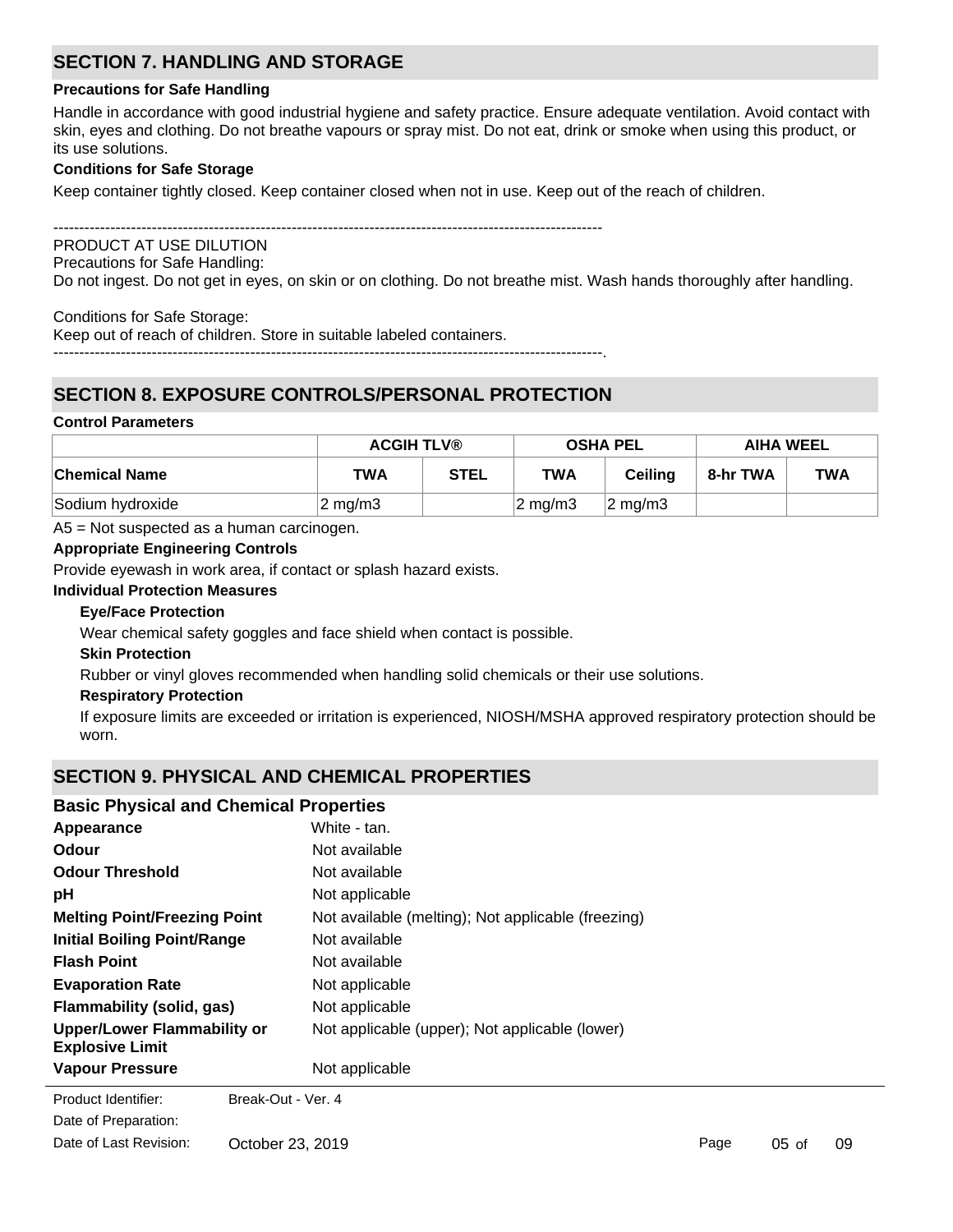| Vapour Density (air $= 1$ )                                | Not applicable                                       |
|------------------------------------------------------------|------------------------------------------------------|
| Relative Density (water $= 1$ )                            | Not available                                        |
| <b>Solubility</b>                                          | Soluble in water; Not available (in other liquids)   |
| <b>Partition Coefficient,</b><br>n-Octanol/Water (Log Kow) | Not applicable                                       |
| <b>Auto-ignition Temperature</b>                           | Not applicable                                       |
| <b>Decomposition Temperature</b>                           | Not available                                        |
| <b>Viscosity</b>                                           | Not applicable (kinematic); Not applicable (dynamic) |
| <b>Other Information</b>                                   |                                                      |
| <b>Physical State</b>                                      | Solid                                                |
| <b>Use Dilution</b>                                        | Use dilution pH is 12.0 - 12.5 pH                    |
| <b>VOC Content</b>                                         | $VOC$ Content $(\%) =$<br>$0\%$                      |

# **SECTION 10. STABILITY AND REACTIVITY**

**Chemical Stability** Normally stable. **Conditions to Avoid** None known. **Incompatible Materials** None known. **Hazardous Decomposition Products** None known. **Possibility of Hazardous Reactions** None expected under normal conditions of storage and use. **Reactivity** None known.

# **SECTION 11. TOXICOLOGICAL INFORMATION**

# **Likely Routes of Exposure**

Skin contact; eye contact.

# **Acute Toxicity**

| <b>Chemical Name</b>     | <b>LC50</b>   | LD50 (oral)      | LD50 (dermal)    |
|--------------------------|---------------|------------------|------------------|
| Pentasodium Triphosphate | Not available | 4640 mg/kg (rat) | Not available    |
| Sodium Metasilicate      | Not available | 1280 mg/kg (rat) | Not available    |
| Sodium hydroxide         | Not available | Not available    | 1350 mg/kg (rat) |
| Sodium carbonate         | Not available | 4090 mg/kg (rat) | Not available    |

LC50: No information was located.

LD50 (oral): No information was located.

LD50 (dermal): No information was located.

### **Skin Corrosion/Irritation**

Causes severe skin burns.

### **Serious Eye Damage/Irritation**

Causes serious eye damage.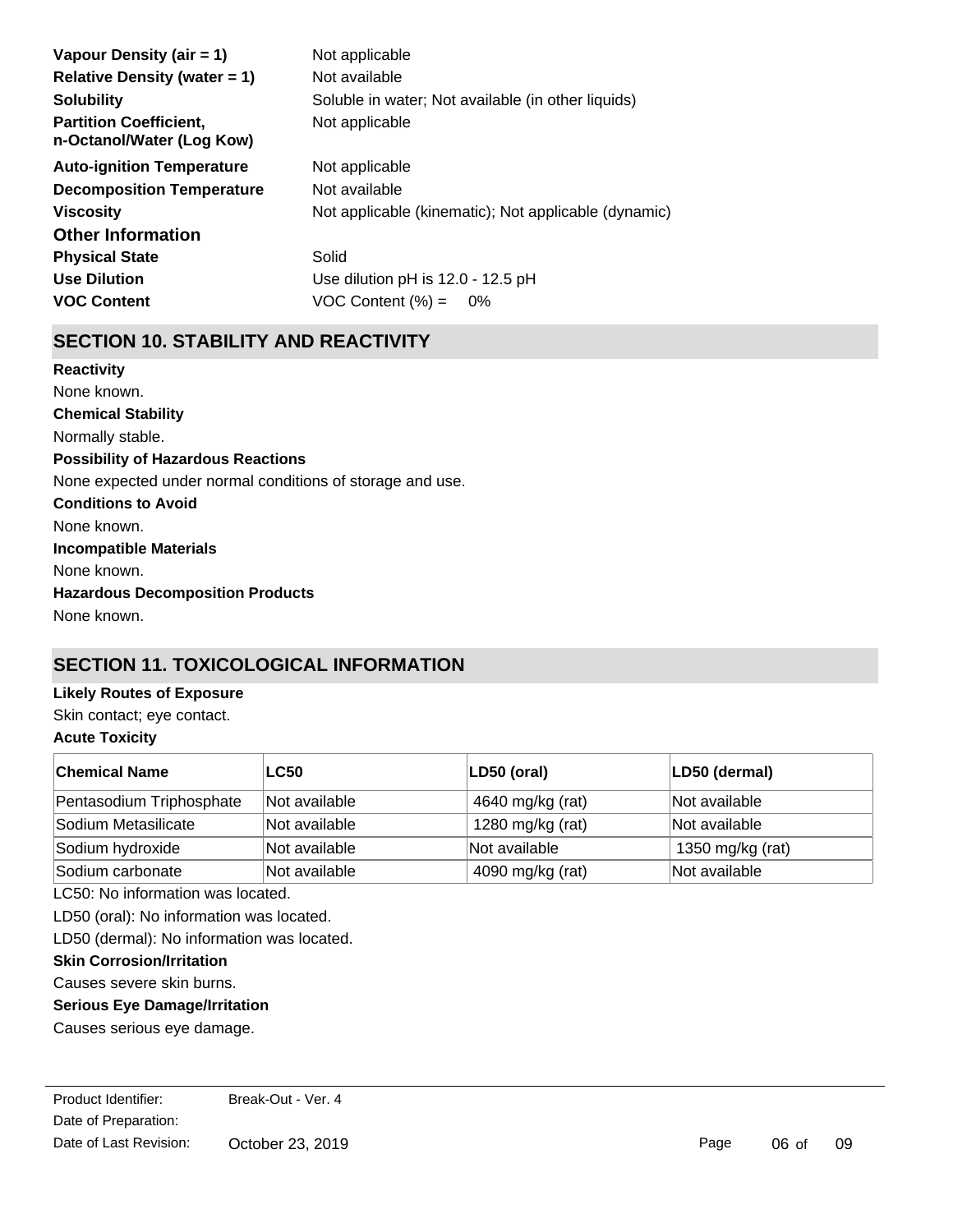### **STOT (Specific Target Organ Toxicity) - Single Exposure**

### **Inhalation**

May cause irritation of respiratory tract.

**Ingestion**

Harmful if swallowed. Ingestion may cause gastrointestinal irritation, nausea, vomiting and diarrhea.

### **Aspiration Hazard**

No information was located.

### **STOT (Specific Target Organ Toxicity) - Repeated Exposure**

No information available.

### **Respiratory and/or Skin Sensitization**

No information available.

### **Carcinogenicity**

Not a carcinogen.

### **Reproductive Toxicity**

**Development of Offspring**

- No information was located.
- **Sexual Function and Fertility**
- No information was located.
- **Effects on or via Lactation**

No information was located.

### **Germ Cell Mutagenicity**

Not mutagenic.

**Interactive Effects**

No information was located.

### **Other Information**

---------------------------------------------------------------------------------------

---------------------------------------------------------------------------------------

PRODUCT AT USE DILUTION

Inhalation: May cause irritation of respiratory tract.

Eye Contact: Causes serious eye damage

Skin Contact: Causes severe skin burns

Ingestion: Harmful if swallowed. Ingestion may cause gastrointestinal irritation, nausea, vomiting, and diarrhea.

# **SECTION 12. ECOLOGICAL INFORMATION**

### **Ecotoxicity**

Harmful, with long lasting effects to aquatic life, based on acute toxicity tests.

### **Acute Aquatic Toxicity**

| <b>Chemical Name</b> | LC50 Fish                                                                | <b>IEC50 Crustacea</b>          | <b>ErC50 Aquatic</b><br><b>Plants</b> | ErC50 Algae   |
|----------------------|--------------------------------------------------------------------------|---------------------------------|---------------------------------------|---------------|
| Sodium Metasilicate  | 2320 mg/L (96-hour; 247 mg/L (Daphnia<br>static)                         | magna (water flea);<br>48-hour) | Not available                         | Not available |
| Sodium hydroxide     | 45.4 mg/L (Lepomis   Not available<br>macrochirus<br>(bluegill); static) |                                 | Not available                         | Not available |

**Product Identifier:** Date of Preparation: Break-Out - Ver. 4

Date of Last Revision: October 23, 2019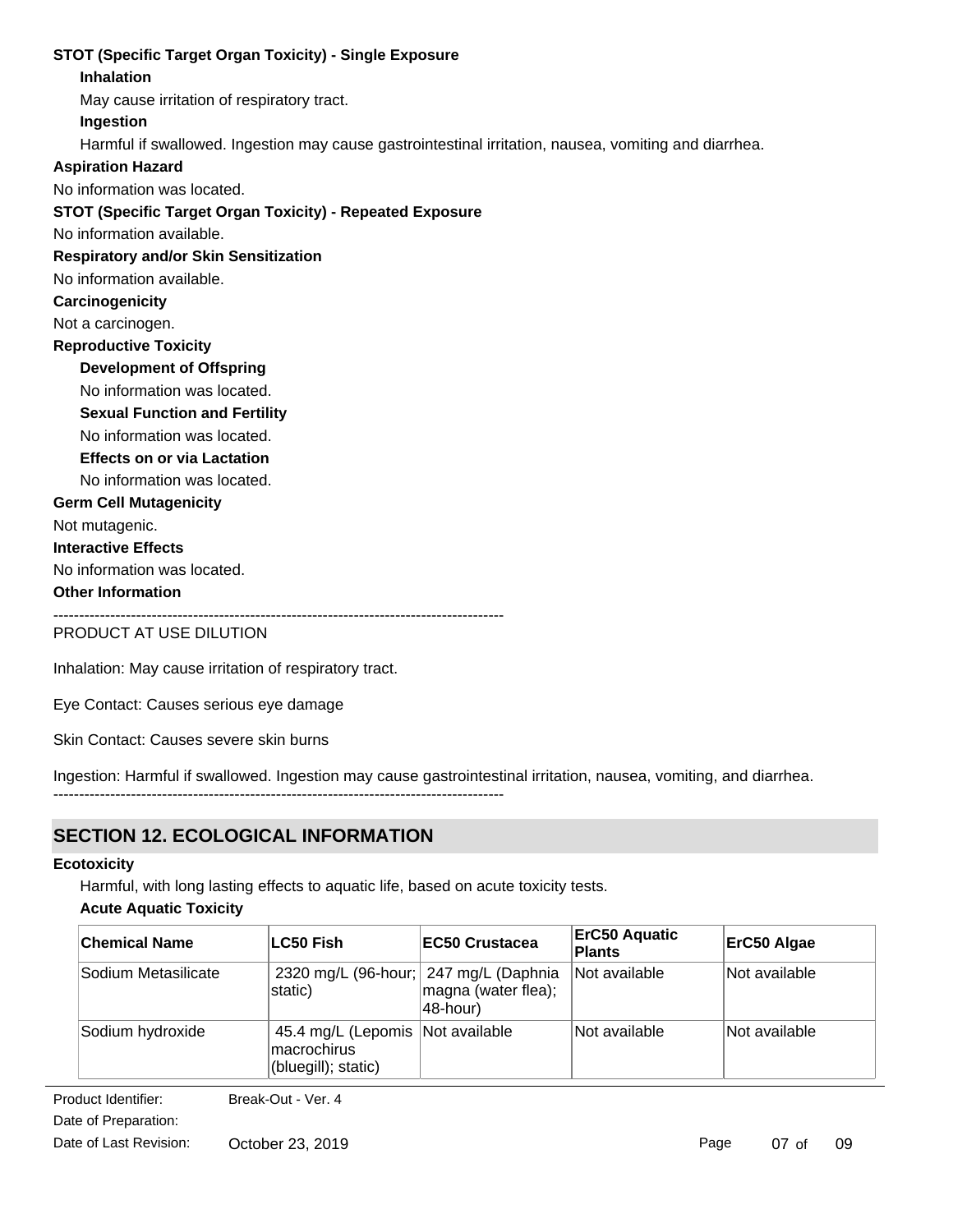| Sodium carbonate | 300-320 mg/L         | 265 mg/L (Daphnia Not available | Not available |
|------------------|----------------------|---------------------------------|---------------|
|                  | l (Lepomis           | magna (water flea))             |               |
|                  | macrochirus          |                                 |               |
|                  | (bluegill); 96-hour) |                                 |               |

### **Persistence and Degradability**

No information available.

**Bioaccumulative Potential**

### No information available.

### **Mobility in Soil**

No information was located.

### **Other Adverse Effects**

There is no information available.

# **SECTION 13. DISPOSAL CONSIDERATIONS**

### **Disposal Methods**

Dispose of contents and container in accordance with local, regional, national and international regulations.

# **SECTION 14. TRANSPORT INFORMATION**

Not regulated under Canadian TDG regulations. Not regulated under US DOT Regulations.

**Environmental** Not applicable

**Hazards**

**Special Precautions** Not applicable

# **Transport in Bulk According to Annex II of MARPOL 73/78 and the IBC Code**

Not applicable

# **SECTION 15. REGULATORY INFORMATION**

# **Safety, Health and Environmental Regulations**

### **Canada**

# **Domestic Substances List (DSL) / Non-Domestic Substances List (NDSL)**

All ingredients are listed on the DSL/NDSL.

### **USA**

# **Toxic Substances Control Act (TSCA) Section 8(b)**

All ingredients are listed on the TSCA Inventory.

# **Additional USA Regulatory Lists**

SARA Title III - Section 313:

Section 313 of Title III of the Superfund Amendments and Reauthorization Act of 1986 (SARA). This product does contain chemicals which are subject to the reporting requirements of the Act and Title 40 of the Code of Federal Regulations, Part 372.

SARA Title III - Section 311/312:

| Acute Health Hazard               | Yes |    |
|-----------------------------------|-----|----|
| Chronic Health Hazard             | N٥  |    |
| Fire Hazard                       | N٥  |    |
| Sudden Release of Pressure Hazard |     | N٥ |
| Reactive Hazard                   |     | N٥ |

California Proposition 65 This product contains no Proposition 65 chemicals.